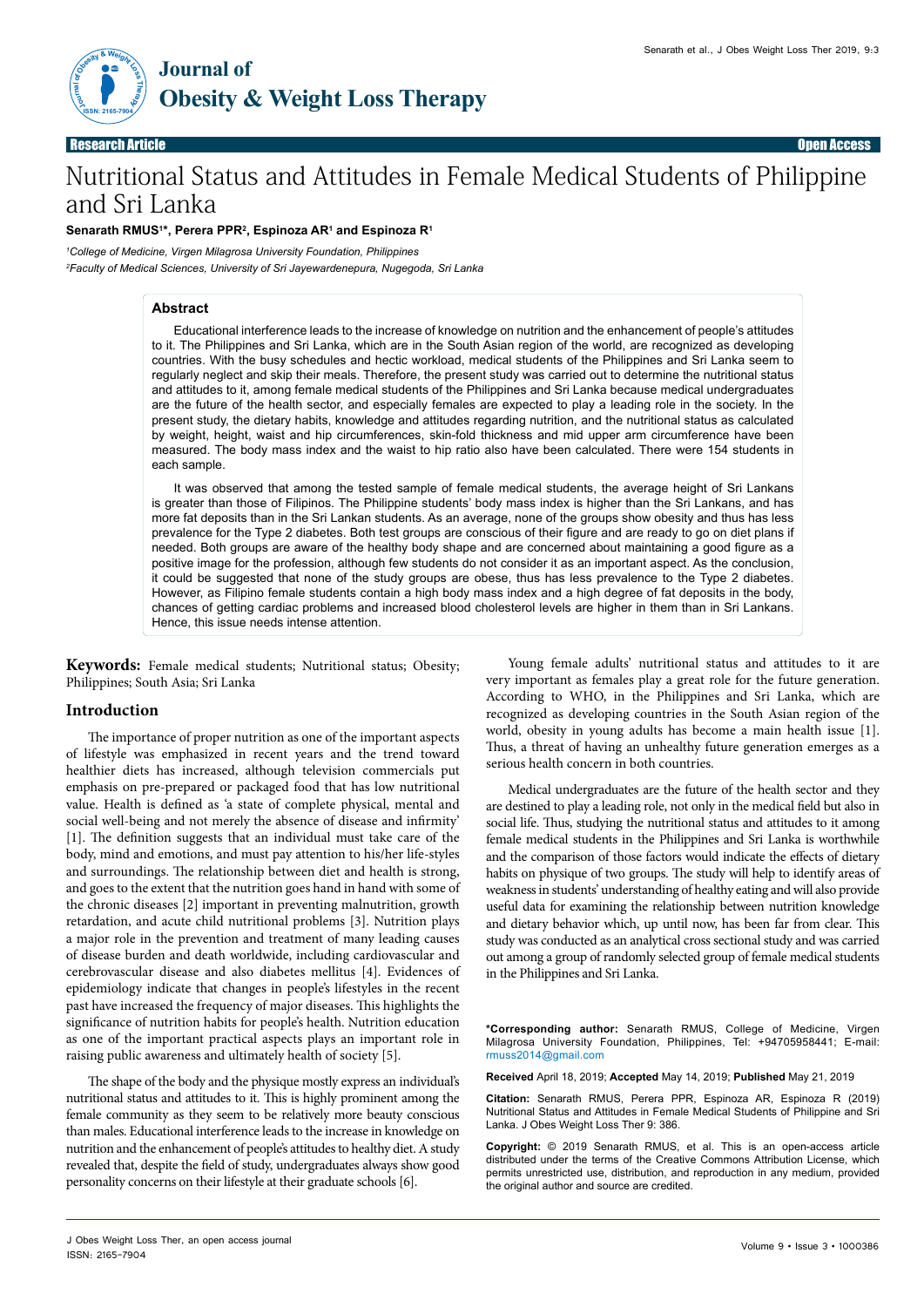#### **Materials and Methods**

An ethical clearance for the study was obtained from respective organizations (23/14). The sample size was calculated by taking into account the reported prevalence of overweight and obesity in Sri Lanka, which is of 34.4% [7] and 20.2% in the Philippines [8] with a margin of 5% error and 95% confidence level. A sample of 154 female medical students from the Colleges of Medicine in the Philippines and 154 female medical students from the Faculty of Medical Sciences in Sri Lanka were selected for the study. Convenience sampling method was employed to find volunteers for the study. Female students who have been diagnosed with chronic diseases such as diabetes mellitus, hypertension, hypo/hyperthyroidism and students having acute illnesses at the time of data gathering or immediate past week, or students with pregnancies were excluded from the sample.

A well framed and standardized questionnaire-cum-interview schedule was used to elicit information on anthropometric data, nutritional knowledge, attitudes to and, practices of nutrition. The anthropometric section consists of questions and measurements about potential confounding factors such as age, ethnicity, height, weight, waist circumference, skin fold thickness, hip circumference, and mid upper arm circumference.

All the voluntary students were provided with a consent form together with the questionnaire to gather information on the personal attitudes to nutrition in each community and compared the similarities or differences between the populations. Only the undergraduate female medical students whose consent was granted were taken as individuals within the sample. An assistant always accompanied the principal investigator when obtaining the anthropometric measurements. The procedure of measurements was clearly explained to the volunteers before the sample collection. All measurements were taken at a place of privacy. Those who wanted to withdraw during the study were given the freedom to do so and all the information collected were kept highly confidential.

Dietary habits, knowledge and attitudes to nutrition, and the nutritional status as calculated by weight, height, waist circumferences (WC), hip circumferences (HC), mid upper arm circumference (MUAC), Body Mass Index (BMI) and the waist to hip ratio (WHR) were calculated. The collected data were coded and used for evaluation. All collected data were subjected to a descriptive analysis using SPSS 15 to identify the proportion of obesity in the study population. After the BMI and WHR were individually analyzed, Independent t-test and Pearson Chi squared test were performed to compare the frequency of categorical variables between the groups.

#### **Results**

In terms of the weight of two populations, it was observed that, Filipino female medical students weigh more (55.72  $\pm$  0.52 kg) than Sri Lankan students (53.90  $\pm$  0.76 kg) and the difference was statistically significant. Similarly, BMI (23.00  $\pm$  0.20 kg/m<sup>2</sup>), waist circumference (WC) (82.34 ± 0.52 cm), and skin fold thickness (SFT) (13.05 ± 0.17 mm) among the Filipino female medical students were found to be greater than those of Sri Lankan female medical students (BMI=22.00 ± 0.30 kg/m2 , WC=72.28 ± 0.76 cm and SFT=11.33 ± 0.27 mm). For all three parameters, the difference was significant indicating that the Filipino students have a higher degree of fat deposits than in Sri Lankan students (Table 1).

However, the hip circumference (HC) and the waist to hip ratio (WHR) were significantly higher in Sri Lankan female medical students,

|                                                                                | <b>Filipino students</b> | <b>Sri Lankan students</b> | p-value |
|--------------------------------------------------------------------------------|--------------------------|----------------------------|---------|
| Age in years <sup>a</sup>                                                      | 26.80 (2.30)             | 26.90 (2.20)               | 0.85    |
| Weight (kg) <sup>b</sup>                                                       | 55.72 (0.52)             | 53.90 (0.76)               | 0.49    |
| $WC$ (cm) <sup>b</sup>                                                         | 82.34 (0.52)             | 72.28 (0.76)               | 0.84    |
| $SFT$ (mm) <sup>b</sup>                                                        | 13.05(0.17)              | 11.33 (0.27)               | 0.12    |
| HC (cm) <sup>b</sup>                                                           | 84.23 (0.54)             | 92.13 (0.71)               | 0.18    |
| MUAC (cm) <sup>a</sup>                                                         | 25.67 (0.23)             | 26.04 (0.26)               | 0.88    |
| BMI $(kg/m2)b$                                                                 | 23.00 (0.20)             | 22.00 (0.30)               | 0.41    |
| <sup>1</sup> Not significantly different; <sup>b</sup> Significantly different |                          |                            |         |

**Table 1**: Anthropometric characteristics of Filipino and Sri Lankan Medical students (Standard Deviation).

as  $92.13 \pm 0.73$  cm and  $1.29 \pm 0.01$  respectively and those of Filipino test sample was  $84.23 \pm 0.54$  cm and  $1.02 \pm 0.01$  respectively. MUAC was higher among the Sri Lankan group of medical students tested, with  $26.04 \pm 0.26$  cm, while it was only  $25.67 \pm 0.23$  cm for the Filipino test group. Levene's test for equality of variances suggested that there is no significant difference among two groups for those parameters (Table 1).

The results on the survey on diet plans among female medical students indicated that a significantly high number of Filipino female medical students undergo diet plans (51.9%) to maintain the body weight or healthy life style while only 18.2% of the Sri Lankan test population undergo any sort of diet plan, either to increase or reduce the weight. A significantly low number of female medical students found to be on diet plans (17.5% and 3.9% respectively for the Philippines and Sri Lanka). Among the two groups, the Sri Lankan student population appeared to be significantly lower than those of Filipinos, while majority were not on any diet plan during the study (82.5% and 96.1% for the Philippines and Sri Lanka respectively).

Over 75% of female medical students from both the Philippines and Sri Lanka agreed with the fact that it is important to maintain the body shape: for instance, to indicate a positive image of doctors to the general public. However, a significantly low number of medical students from both countries were not in the view that maintaining the body shape or figure is important to create an ideal image of a medical doctor to the public.

It was observed that 39.0% of Filipino medical students represent the body shape A (underweight), while for the tested Sri Lankan population, it was only 25.3% which was significantly low (Figure 1). Body Shape Guide indicates that the body shape of B and C are in normal weight. Out

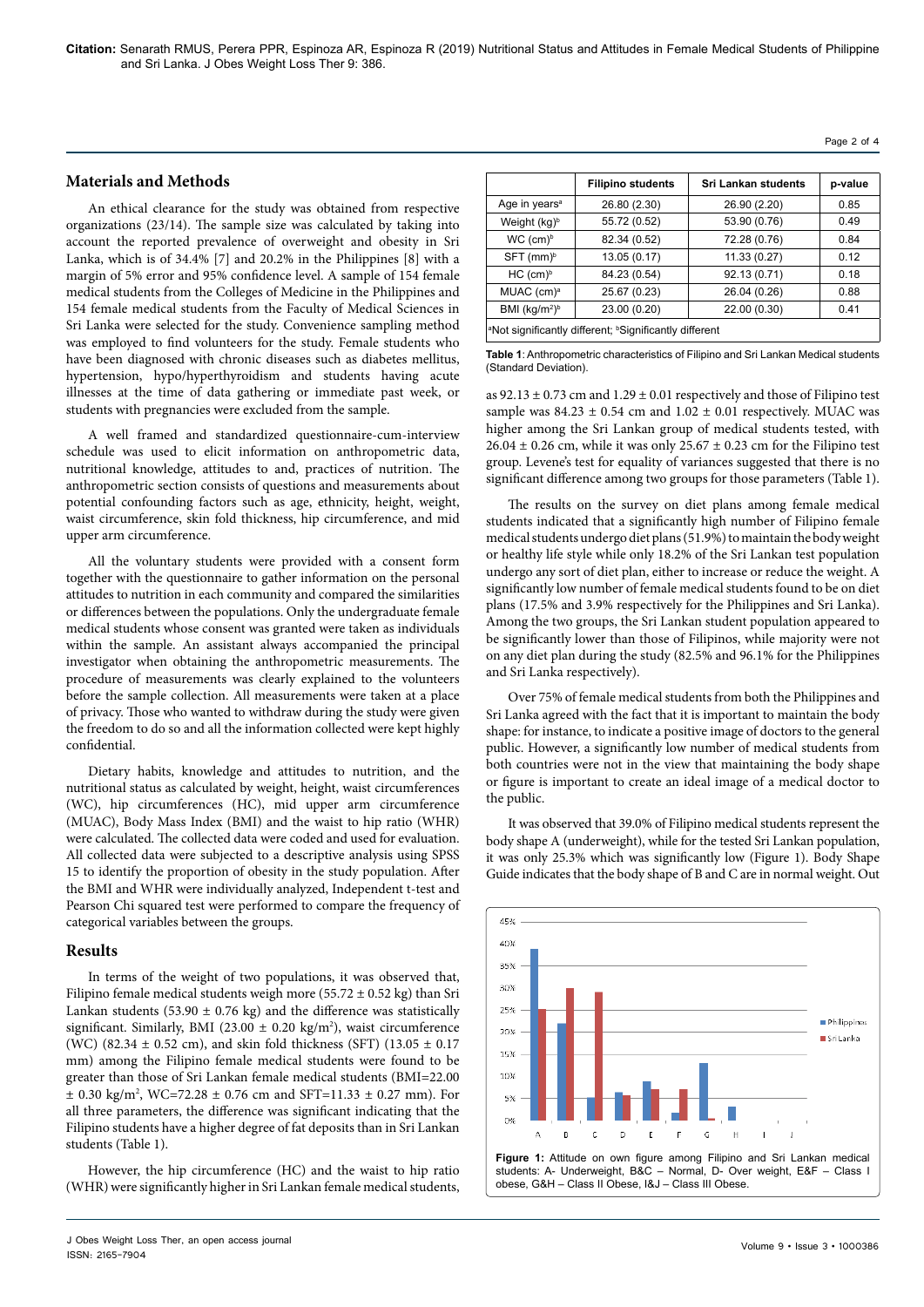of the tested Filipino population, 27.3% have either B or C body shape, while almost double (59.1%) of Sri Lankan female medical students fall into the categories of B and C, indicating that the majority of Sri Lankan female medical students assume that they are in normal weight. However, only 1% of Sri Lankan female medical students fall into the Class III obesity category, but 16% - which was remarkably high – of Filipino female medical students fall into this category.

# **Discussion**

Previous studies conducted among university students from different countries also revealed that a high number of students (80%- 90%) belong to the normal BMI category, whereas the prevalence of malnourished individuals were low [9]. The present study also confirms the reports of Sakamaki et al. [9]. The Pearson Chi squire test suggested that a high number of Sri Lankan female medical students believe that they are within the normal weight (59.1%): however only 1.9% of students believe that they are obese. Only 37.0% believed that they are overweight although none of them feels that they are obese. Yet the attitudes to these among two groups were different. Filipino students are in the attitude that they are either underweight or overweight (29.9% and 37.0% respectively). Some researchers found out that most of the students are not familiar with healthy foods needed for their body in different conditions [6]. A study revealed, even way back in 2005, 85.6% of students in China are familiar with concepts of balance between the nutrients in foods, however only 7% of them used the knowledge in selecting a diet [10]. The present study revealed that, among female medical students in the Philippines, 59.7% are in the belief that their nutritional state is good enough while 40.3% are not happy about their present nutritional state. Among the Sri Lankan group, 67.5% were happy about the present nutritional status while only 32.5% were with the feeling that they are not getting sufficient nutrients through their regular meals indicating that there is a significant difference among the two test populations on their belief regarding their weight as well as their own nutritional state. Sri Lankan medical students have more positive correlation than Filipino students in this regard.

The current study revealed that Filipino female medical students are more concerned over their body weight than the Sri Lankan group. In general, it is reported that female students were less likely, than male students, to be overweight, but more likely to be trying to lose weight [11]. Despite the fact, the present study revealed that their body weight and diet among female medical students in the Philippines and Sri Lanka are merely on occasion but not on diet plans due to their hectic busy schedules in studies.

The body shape in females is an important indicator of a healthy lifestyle [12]. Older teenagers and young adults with changing lifestyles such as tuition, stress of education can cause dietary changes that are not always beneficial for good health. Thus, it is important to be conscious of and take deliberate efforts to keep them physically active and to consume balanced low fat, low salty foods [13]. The positive indication is that, the study revealed only very few (6% and 7% respectively for Sri Lankans and Filipinos) falls into the category of overweight, but considerably a high percentage (11% and 14% respectively for Filipinos and Sri Lankans) falls in class I obesity. It was observed that being the neighboring country to Sri Lanka, among Indian college students, 46.6% of students were of normal weight, a high percentage (26%) were overweight, comparatively lesser percentage (15.4%) were under weight, 10.3% were obese class I and 1.7% were obese class III comparing to Sri Lankan students.

Some of the pervious researches have shown that students have very

low/less awareness on nutrition issues and their knowledge and attitudes are average [6,10]. In women with normal weight, BMI and the body fat percentage were related to their nutrition attitudes. The present study revealed that knowledge and attitudes have a positive correlation with regard to body weight. And it is reported the female students achieved better scores than male students on nutritional knowledge and attitudes to them. They expressed that females notice their nutrition and health issues rather than males: it can be the reason for females' greater knowledge and attitudes than males [14] which could be related to the results of the present study as well. Previous studies [6] also suggested that as college is the golden period for young generation which helps in learning and changing knowledge, attitude and practices on nutrition, implementing nutrition as a subject in various college curriculums and improvement of the learning environment, related to nutrition need to be emphasized on college campuses.

## **Conclusions**

It was observed that the average height of the female medical students in Sri Lanka is greater than those of Filipinos. Female medical students in the Philippines have higher BMI and also more fat deposits than Sri Lankan female medical students. As an average, none of the groups show obesity and thus has less prevalence for the Type 2 diabetes. Both test groups are conscious of their figure and are ready to go on diet plans if needed. Both groups of female medical students are aware of the healthy body shape and are concerned about the body shape in relation to the profession. Thus, as the conclusion it could be suggested that, although none of the groups are obese and has less prevalence to Type 2 diabetes, as Filipino female students have high BMI and fat deposits in the body, there is a chance of getting cardiac problem and increased cholesterol levels in the blood in the future unless precautions are taken. Obesity is a condition that involves the accumulation of fat in the body.

Although the present study revealed that a considerable percentage of medical students in both Sri Lanka and the Philippines are aware of and keen on nutrition and to maintain the body shape, still there are some who do not have the same attitude towards it. The students' attitudes and practices needed improvement, emphasizing the need for further studies and practical nutrition education programs. As the medical students play a vital role in taking massages to the community, holding nutrition workshops and courses in the university can enhance their attitudes and nutrition behaviors and have a positive effect on them.

## **Declarations**

Ethical Approval and Consent to participate: Ethical clearance for the study was obtained from Ethics Review Committee of the Faculty of Medical Sciences, University of Sri Jayewardenepura, Sri Lanka with the number of 23/14. Consent for publication has been given by all authors and I hereby declare that the supporting data is available if needed. The research was conducted as a partial fulfillment of Medicine Degree and self-funded. As the investigator I have contributed to data collection, analysis and preparation of the manuscript (60%). Prof. PPR Perera has edited the manuscript and also has given basic skills in data collection (25%) and Dr's AR Espinoza, and R Espinoza contributed to this study by 15%, being internal advisors of the research.

#### **References**

- 1. [World Health Organisation \(2000\) Obesity: preventing and managing the global](https://www.who.int/nutrition/publications/obesity/WHO_TRS_894/en/)  [epidemic Report of a WHO Consultation \(WHO Technical Report Series 894\).](https://www.who.int/nutrition/publications/obesity/WHO_TRS_894/en/)
- 2. [National Health & Nutrition Examination Survey III \(2013\) Body Measurements](https://wwwn.cdc.gov/nchs/data/nhanes3/manuals/anthro.pdf)  [\(Anthropometry\).](https://wwwn.cdc.gov/nchs/data/nhanes3/manuals/anthro.pdf)